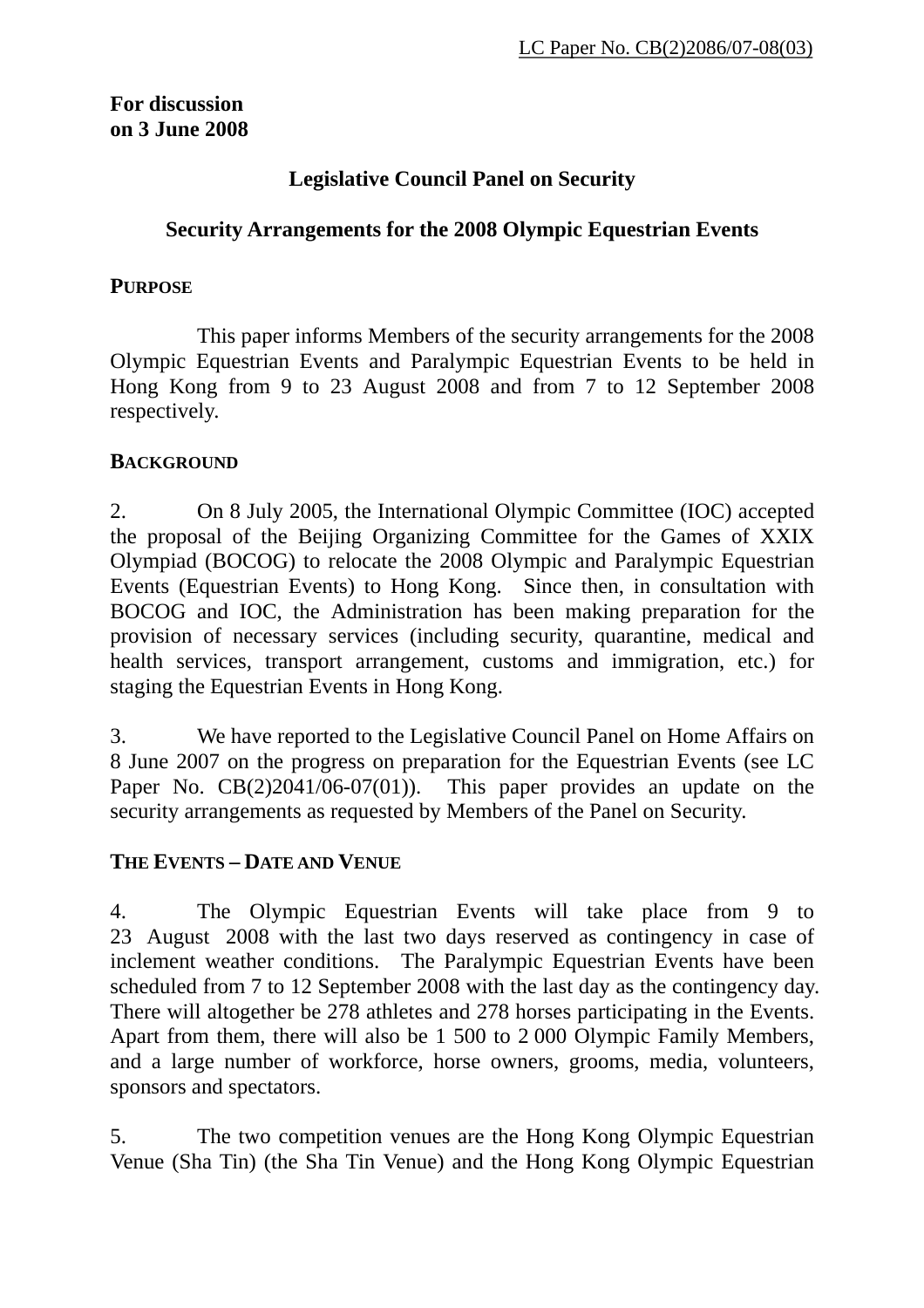Venue (Beas River) (the Beas River Venue). The Sha Tin Venue, adjacent to the Sha Tin Racecourse, is the core competition venue and is for dressage and jumping. Its maximum seating capacity will be around 18 000. The cross-country test will be held in the Beas River Venue in the North District, temporarily converted from the Beas River Country Club and part of the adjacent Hong Kong Golf Club. Its maximum capacity of spectators will also be around 18 000. There are also non-competition venues which include but are not limited to the accommodation venues.

#### **GENERAL FRAMEWORK OF THE SECURITY ARRANGEMENTS**

6. The Equestrian Events to be held shall comply with the Olympic Rules and Regulations taking into account the actual circumstances of Hong Kong. Given the high international profile of the Olympic Games, our aim in respect of security arrangements is to ensure that the Equestrian Events are held smoothly, in a safe and secure environment for all participants. In this regard, the responsibility for security inside the competition and non-competition venues mainly lies with the Equestrian Events (Hong Kong) of the Games of the XXIX Olympiad Company Limited (EqCo), while the Hong Kong Police Force (HKPF) will assume overall responsibility for the security of the Equestrian Events, including monitoring the security arrangements by the EqCo and exercising direct command and supervision of the security staff employed by the EqCo. Throughout the planning process, close liaison with BOCOG is maintained to ensure that the security arrangements being put in place for the Equestrian Events are in line with those required for an Olympic Event and, at the same time, are implemented under the laws of Hong Kong. Close partnership with other non-Government stakeholders (e.g. Hong Kong Jockey Club) and international partners (e.g. IOC and the Fédération Equestre Internationale) is also maintained.

7. HKPF maintains close communications with the overseas law enforcement agencies in the exchange of intelligence on possible threats related to the Events. According to the latest threat assessment, both the terrorist threat level and the public order threat level are rated as "Moderate". HKPF will keep the security situation under constant review, taking into account latest development in Hong Kong and internationally, with suitable adjustment to operational readiness and coverage of the security arrangements where necessary.

### **VENUE SECURITY AND ORDER**

8. To ensure security of accommodation and competition venues for athletes, security arrangements will be implemented at the Sha Tin Venue, the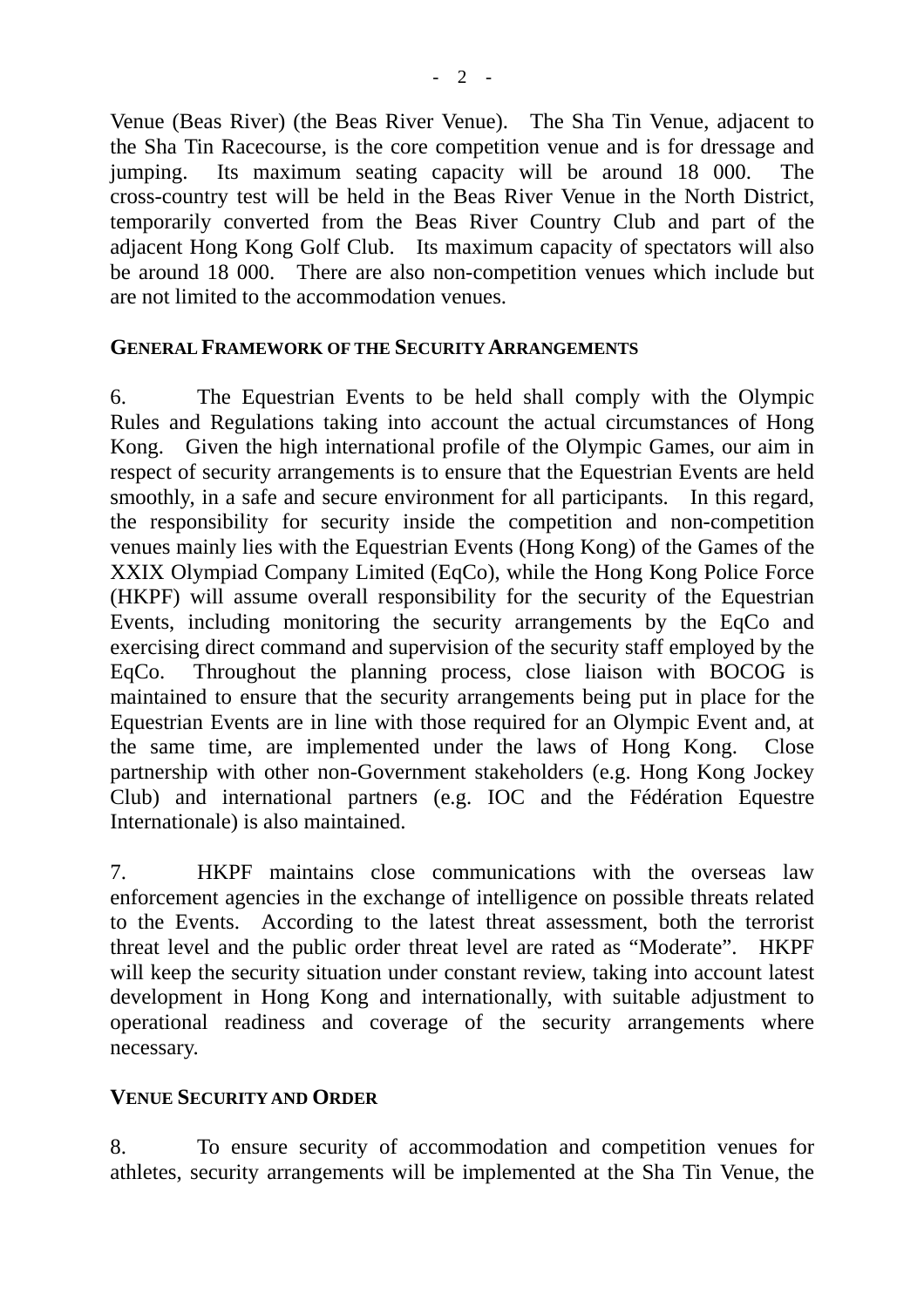Beas River Venue and non-competition venues. These arrangements will include (as appropriate) access control, venue zoning and guarding systems, security zone patrols, VIP protection and the provision of fencing, CCTVs and lighting. All persons wishing to enter the venues are required to be accredited. All accredited persons will be issued with an Olympic Identity and Accreditation Card (accreditation card) by BOCOG. Spectators with valid tickets will only be allowed to enter front of house areas of competition venues on competition days or specified day(s) for course/horse inspection(s).

9. Moreover, in order to maintain the integrity and security of venues, all persons, whether in possession of an accreditation card or valid ticket, and their belongings will be required to undergo security screening before being admitted into a venue. For vehicles, checkpoints outside the venues and screening stations (at locations away from venues) will be established.

10. The EqCo will deploy security guards to maintain the general order at the competition and non-competition venues during the Equestrian Events and perform crowd management duties in accordance with the "House Rules"<sup>1</sup>[.](#page-2-0) HKPF will also deploy officers both in and around the venues, and in other ancillary locations, such as public transport interchanges, to perform crowd and traffic management duties, in conjunction with other stakeholders such as Civil Aid Service personnel and guards employed by the EqCo.

## **FACILITATING PUBLIC ORDER EVENTS**

11. The Administration values highly the freedoms of expression and assembly of the general public, and HKPF endeavours to facilitate all lawful and peaceful public order events as far as possible. HKPF will seek to strike a balance between the freedoms of expression and assembly of the demonstrators, and the need to ensure that no danger or undue inconvenience is caused to other members of the public.

12. In line with the standing practice, HKPF will identify a number of possible sites at suitable locations as Designated Public Activity Areas to facilitate the conduct of peaceful demonstration activities. This is to enable any demonstrations to take place in a way that is safe for the demonstrators, causes the least inconvenience to the general public, and ensures the safe and uninterrupted conduct of the Equestrian Events.

<span id="page-2-0"></span>l 1 This is a set of rules prepared by the EqCo in consultation with relevant stakeholders to be agreed with the IOC and BOCOG to regulate the behavior of all persons present at the relevant Equestrian Events venues. In addition to the rules that are common in most sporting venues, the House Rules forbid behavior that contravenes the Olympic Charter. The House Rules are enforceable by the security guards employed by the EqCo.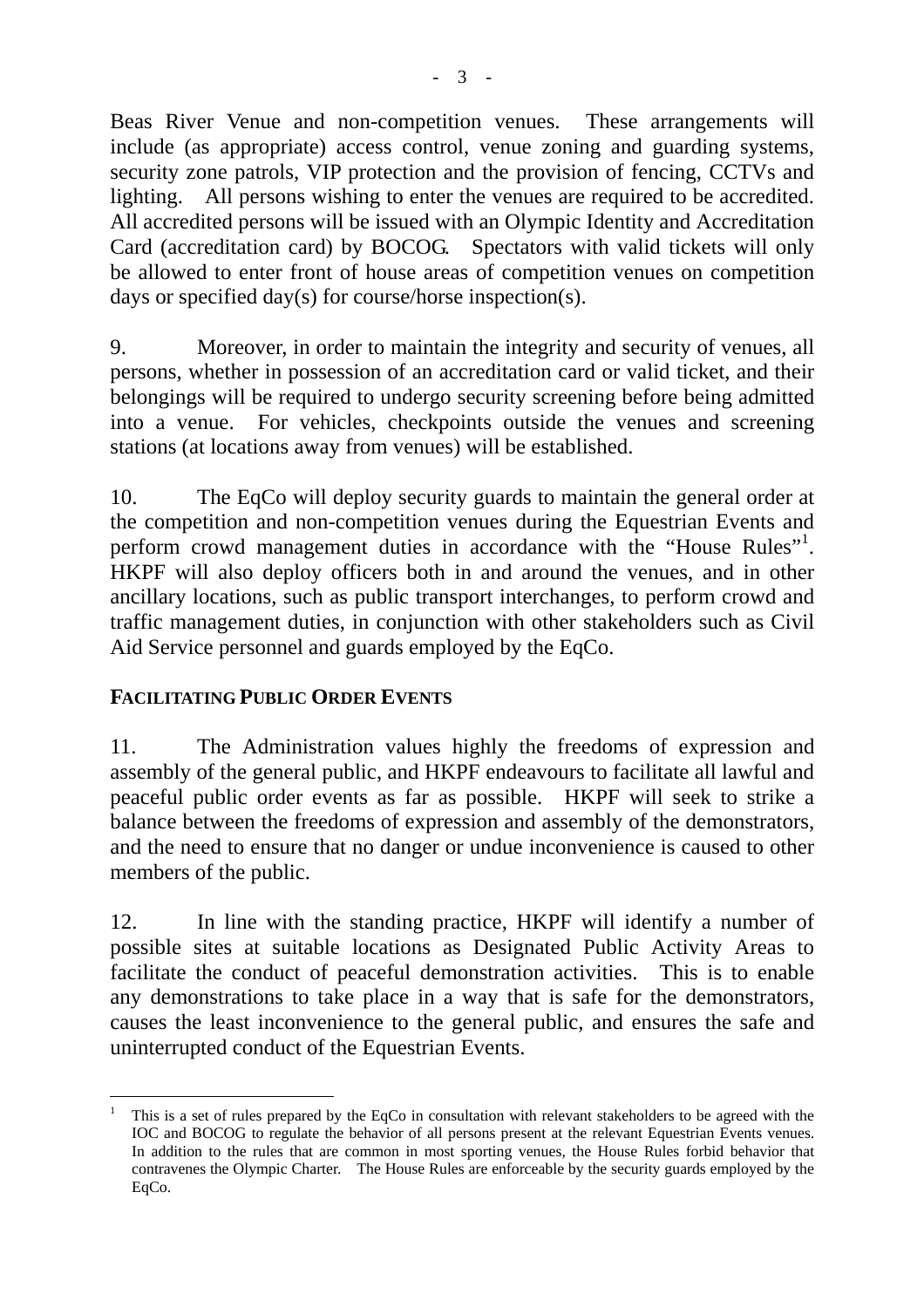13. To ensure that all lawful demonstrations are conducted in a safe and orderly manner, organizations or bodies which intend to hold public meetings or processions during the Equestrian Events period are welcome to contact HKPF as soon as possible so that suitable arrangements can be worked out well in advance. HKPF will proactively attempt to establish and maintain dialogue with local and overseas public events organizers from an early stage, and provide such information to them as necessary to assist them in organizing their demonstration activities smoothly and lawfully during the Equestrian Events period.

## **CONTINGENCY PLANNING**

14. Given the high international profile of the Equestrian Events, adequate contingency planning is essential to prepare for all possible situations that might adversely affect the events in Hong Kong. In this regard, the EqCo has, in consultation with relevant Bureaux/Departments, produced venue-specific contingency plans aimed at responding to and enabling recovery from contingency situations that could arise at the relevant Equestrian Events venues. By the same token, relevant Government departments have updated their respective contingency plans so that they could be well prepared for possible contingency situations that may arise during the events period. To enhance their preparedness, all parties are now in the process of testing their plans through a series of exercises, drills and rehearsals in the run-up to the Equestrian Events.

15. During the period of the Equestrian Events, the EqCo will set up its Command Centre to oversee all functional operations in relation to the Equestrian Events. Close contact will be maintained with relevant Bureaux/Departments and non-government agencies. At the same time, there will be multi-agency emergency monitoring and support by the Government centrally to monitor the overall security situation and to provide support to operational departments and agencies where necessary.

### **OTHER RELATED MEASURES**

16. To facilitate the staging of the Equestrian Events and to balance the needs of different sectors of the community, it will be necessary to implement special measures, including security, traffic diversion and crowd management, during the Equestrian Events period. We fully understand that these security measures and other arrangements might cause some inconvenience to the public. In this regard, the North District Council and the Sha Tin District Council have been consulted and both have indicated general support of Hong Kong staging the Equestrian Events, and have given their views on how to minimize the